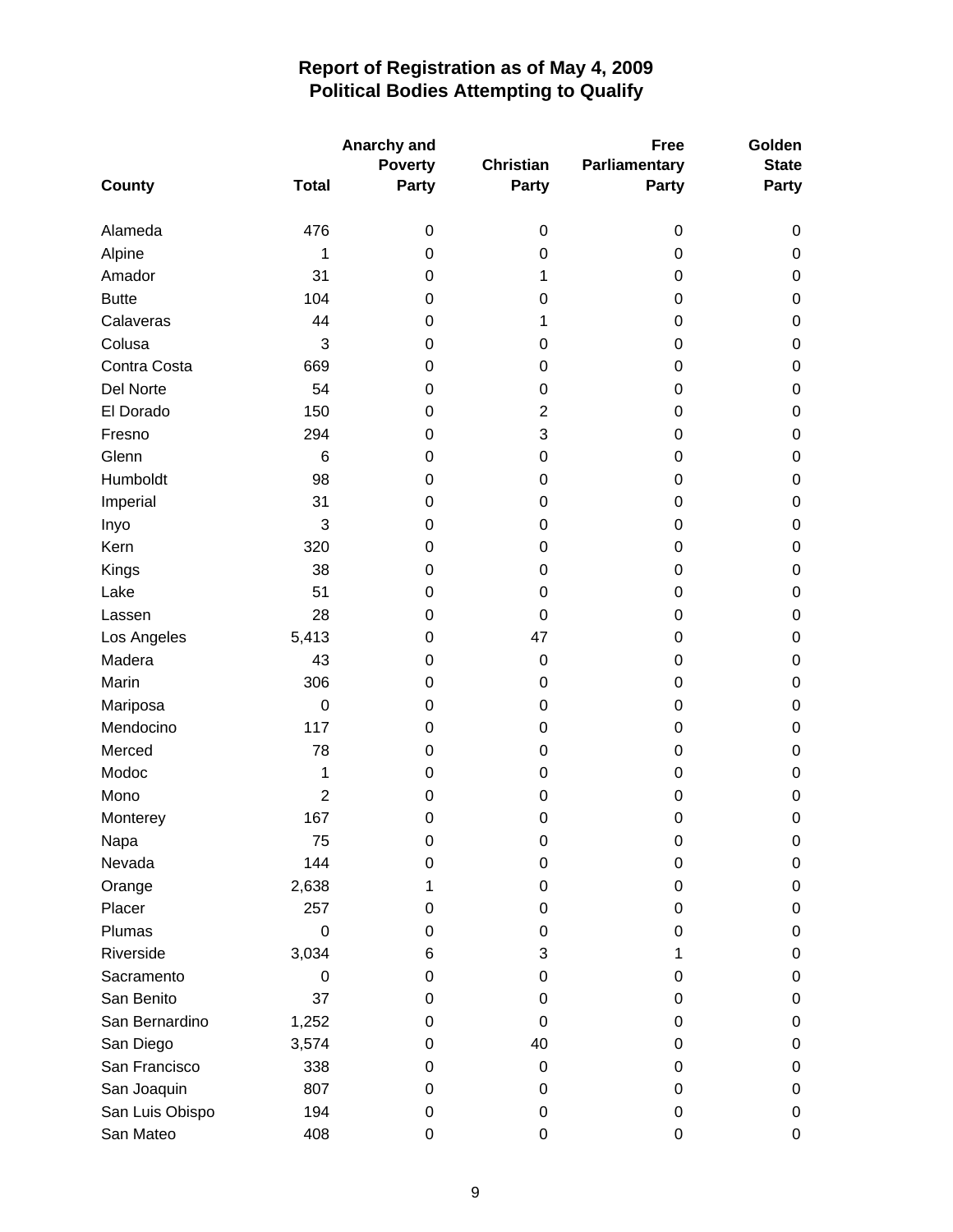| <b>More Money</b> |              | <b>New</b>       | People for              |                | <b>Utopia</b>    |
|-------------------|--------------|------------------|-------------------------|----------------|------------------|
|                   | for Women    | <b>World</b>     | <b>Direct Democracy</b> | Reform         | <b>Manifesto</b> |
| County            | <b>Party</b> | <b>Party</b>     | <b>Party</b>            | <b>Party</b>   | <b>Party</b>     |
| Alameda           | 0            | $\boldsymbol{0}$ | $\pmb{0}$               | 476            | 0                |
| Alpine            | 0            | 0                | 0                       | 1              | 0                |
| Amador            | 0            | 0                | 0                       | 30             | 0                |
| <b>Butte</b>      | 0            | 1                | 0                       | 103            | 0                |
| Calaveras         | 0            | 0                | 0                       | 43             | 0                |
| Colusa            | 0            | 0                | 0                       | 3              | 0                |
| Contra Costa      | 0            | 3                | 0                       | 666            | 0                |
| Del Norte         | 0            | 0                | 0                       | 54             | 0                |
| El Dorado         | 0            | 0                | $\mathbf 0$             | 148            | 0                |
| Fresno            | 0            | 3                | 0                       | 288            | 0                |
| Glenn             | 0            | 0                | 0                       | 6              | 0                |
| Humboldt          | 0            | 0                | 0                       | 98             | 0                |
| Imperial          | 0            | 0                | 0                       | 31             | 0                |
| Inyo              | 0            | 0                | $\mathbf 0$             | 3              | 0                |
| Kern              | 0            | 0                | 0                       | 320            | 0                |
| Kings             | 0            | $\mathbf 0$      | 0                       | 38             | 0                |
| Lake              | 0            | 0                | 0                       | 51             | 0                |
| Lassen            | 0            | 0                | 0                       | 28             | 0                |
| Los Angeles       | 0            | $\boldsymbol{0}$ | $\pmb{0}$               | 5,366          | 0                |
| Madera            | 0            | 0                | 0                       | 43             | 0                |
| Marin             | 0            | 0                | $\boldsymbol{0}$        | 306            | 0                |
| Mariposa          | 0            | 0                | 0                       | $\mathbf 0$    | 0                |
| Mendocino         | 0            | 0                | 0                       | 117            | 0                |
| Merced            | 0            | 0                | 0                       | 78             | 0                |
| Modoc             | 0            | $\mathbf 0$      | 0                       | 1              | 0                |
| Mono              | 0            | 0                | $\mathbf 0$             | $\overline{2}$ | 0                |
| Monterey          | 0            | $\mathbf 0$      | 0                       | 167            | $\mathbf 0$      |
| Napa              | 0            | 0                | 0                       | 75             | 0                |
| Nevada            | 0            | $\mathbf 0$      | 0                       | 144            | 0                |
| Orange            | 18           | 0                | 0                       | 2,619          | 0                |
| Placer            | 0            | 0                | 0                       | 257            | 0                |
| Plumas            | 0            | 0                | 0                       | $\mathbf 0$    | 0                |
| Riverside         | 1            | 3                | 0                       | 3,018          | $\overline{c}$   |
| Sacramento        | 0            | 0                | 0                       | 0              | 0                |
| San Benito        | 0            | 0                | 0                       | 37             | 0                |
| San Bernardino    | 0            | 0                | 0                       | 1,252          | 0                |
| San Diego         | 0            | 0                | 0                       | 3,534          | 0                |
| San Francisco     | 0            | 0                | 0                       | 338            | 0                |
| San Joaquin       | 0            | 0                | 0                       | 807            | 0                |
| San Luis Obispo   | 0            | $\mathbf 0$      | 0                       | 194            | 0                |
| San Mateo         | 0            | 0                | 0                       | 408            | 0                |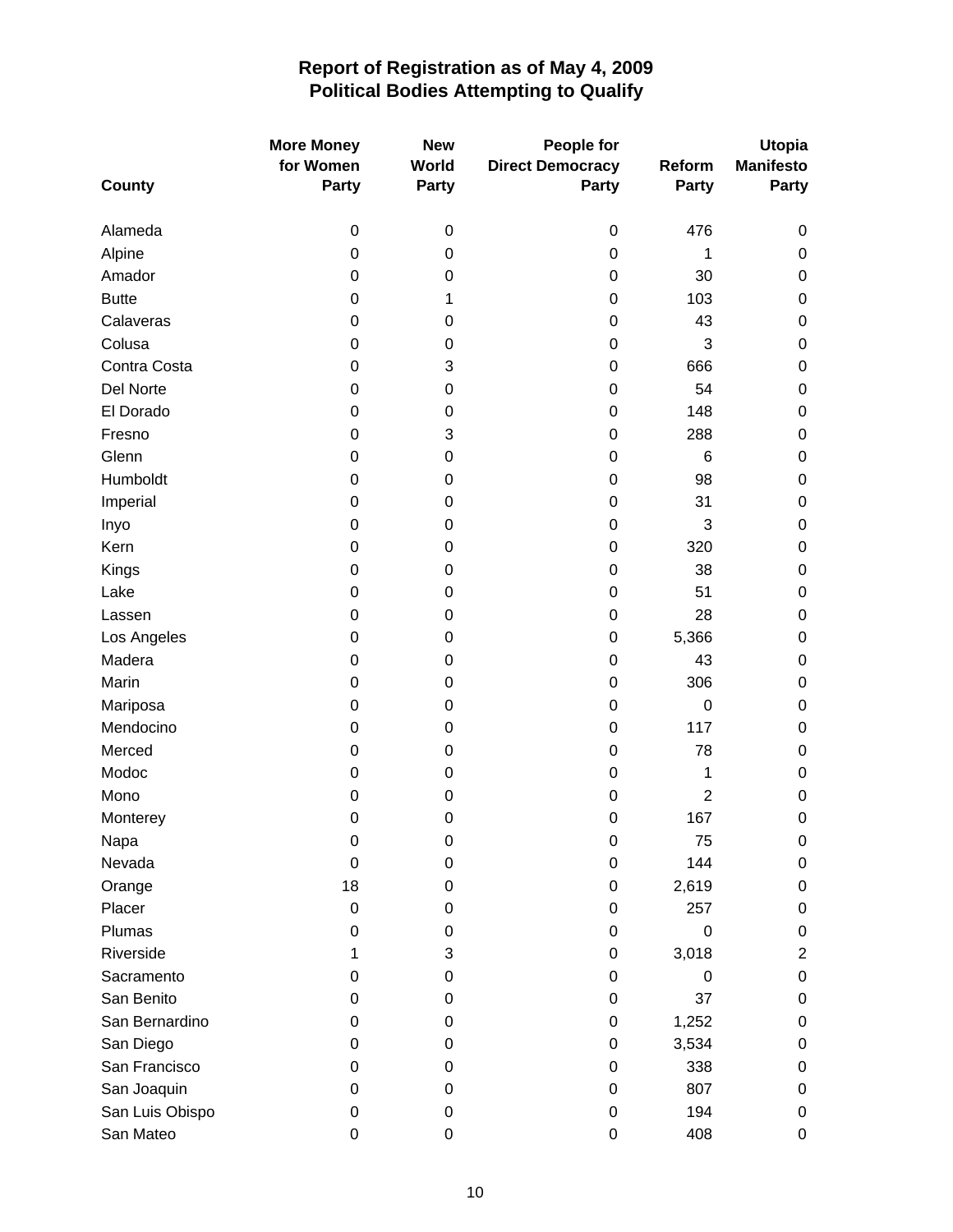|                    | Anarchy and  |                |              | <b>Free</b>   | Golden       |
|--------------------|--------------|----------------|--------------|---------------|--------------|
|                    |              | <b>Poverty</b> | Christian    | Parliamentary | <b>State</b> |
| County             | <b>Total</b> | <b>Party</b>   | <b>Party</b> | <b>Party</b>  | Party        |
| Santa Barbara      | 314          |                |              |               | 0            |
| Santa Clara        | 1,140        | 0              | 0            | Ω             | 0            |
| Santa Cruz         | 290          | 0              | 0            | 0             | 0            |
| Shasta             | 90           | 0              | 3            | 0             | 0            |
| Sierra             | 5            | 0              | 0            | 0             | 0            |
| Siskiyou           | 17           | 0              | O            | 0             | 0            |
| Solano             | 273          | Ω              | O            | O             | 0            |
| Sonoma             | 439          | 0              | 0            | 0             | 0            |
| <b>Stanislaus</b>  | 355          | Ω              |              | O             | 0            |
| Sutter             | 25           | O              | O            | 0             | 0            |
| Tehama             | 22           | 0              | 2            | 0             | 0            |
| <b>Trinity</b>     | 9            | Ω              | O            | 0             | 0            |
| Tulare             | 3            |                |              | 0             | 0            |
| Tuolumne           | 69           | Ω              |              | 0             | 0            |
| Ventura            | 682          | 0              | 0            | 0             | 0            |
| Yolo               | 90           | 0              | 0            | O             | 0            |
| Yuba               | 15           | Ω              |              | O             | 0            |
| <b>State Total</b> | 25,124       | 9              | 104          |               | 0            |